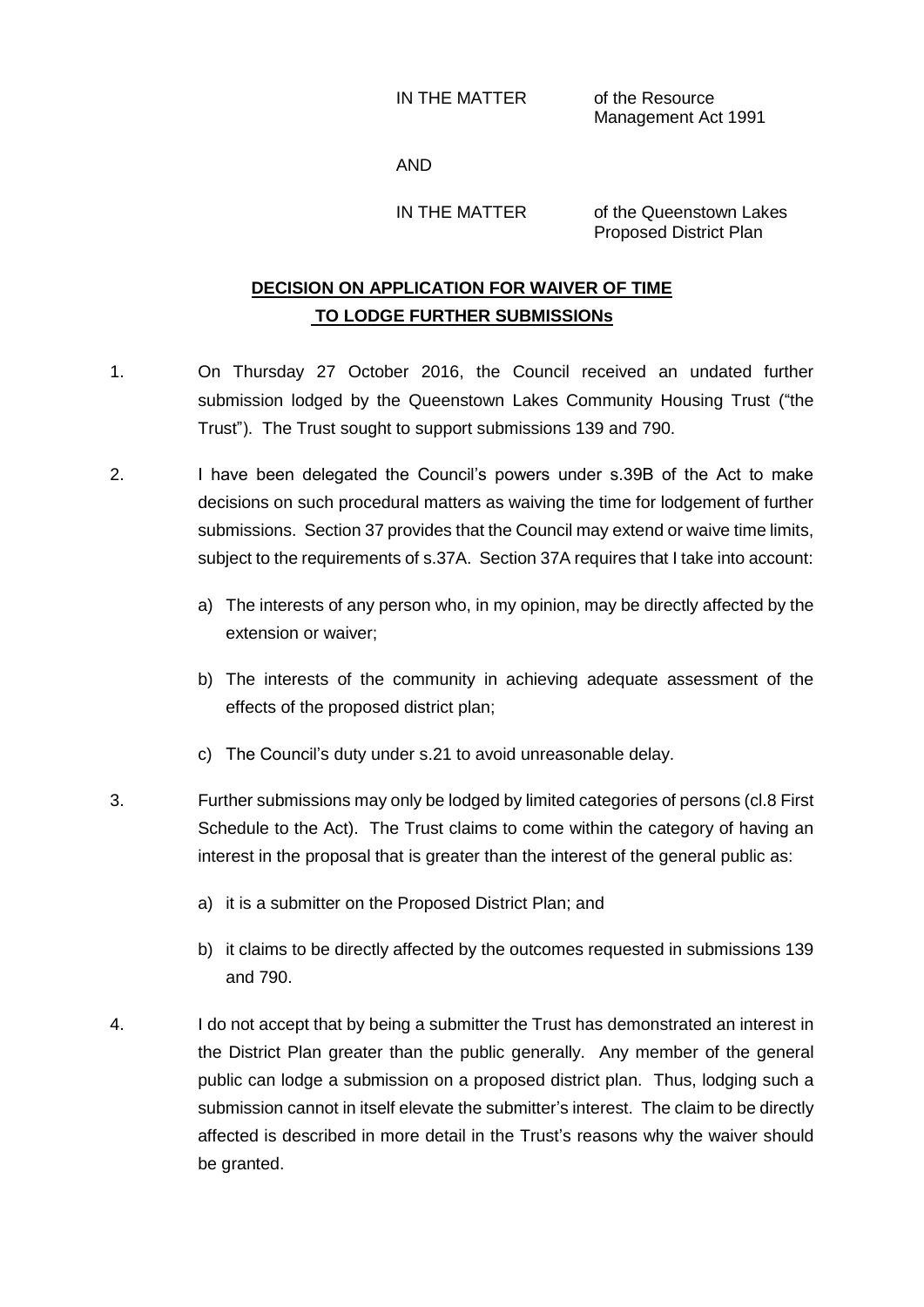#### 5. The Trust stated:

- *The submitter has an interest in Lot 2 DP 340530 (Ironside Drive, Scurr Heights Wanaka) that is greater than the general public as they may be involved in the development of the land*
- *Since notification of the Proposed District Plan the submitter has advanced consideration of the potential densities development options for the land.* [my underlining]
- 6. It is not apparent from these statements that the Trust has any interests in the affected land that mean it would be directly affected by the Plan in any way different from the public at large, only that they may be involved in its development.
- 7. The Trust considers that no person would be prejudiced by the late filing due to the mapping issues not being considered as yet.
- 8. It appears the Trust is seeking to support a change of zoning of the land described above from Low Density Residential (as it was notified) to Medium Density Residential. I note that further submission 1019 (Mr Noel Williams) opposes the rezoning sought by submission 139. I also note that it is not clear from the further submission that Mr Williams satisfies the requirements of cl.8 of the First Schedule to the Act either.
- 9. I am satisfied that the interests of neither the original submitters nor Mr Williams would be affected by waiving the time for receipt of this further submission. However, as I allude to above, I am not satisfied that the granting or refusing the waiver affects the interests of the Trust. Either or both submitters are able to call the Trust's representatives as witnesses in support of their respective submissions.
- 10. The time for lodging further submissions closed on 18 December 2015. The further submission has been received over 10 months after that date. While the Hearing Panel, on behalf of the Council, has not yet heard these submissions, it has already sent a first Minute to these submitters, among others, requesting they advise the Panel as to how much hearing time they require. A second Minute is expected to be distributed this week, and a schedule of hearing slots drawn up. Even if the long delay, which has not been explained, is ignored, this request has been received at the latest possible moment.
- 11. It is not apparent from the application that the Trust can provide additional assistance in assessing the issues raised by the submissions.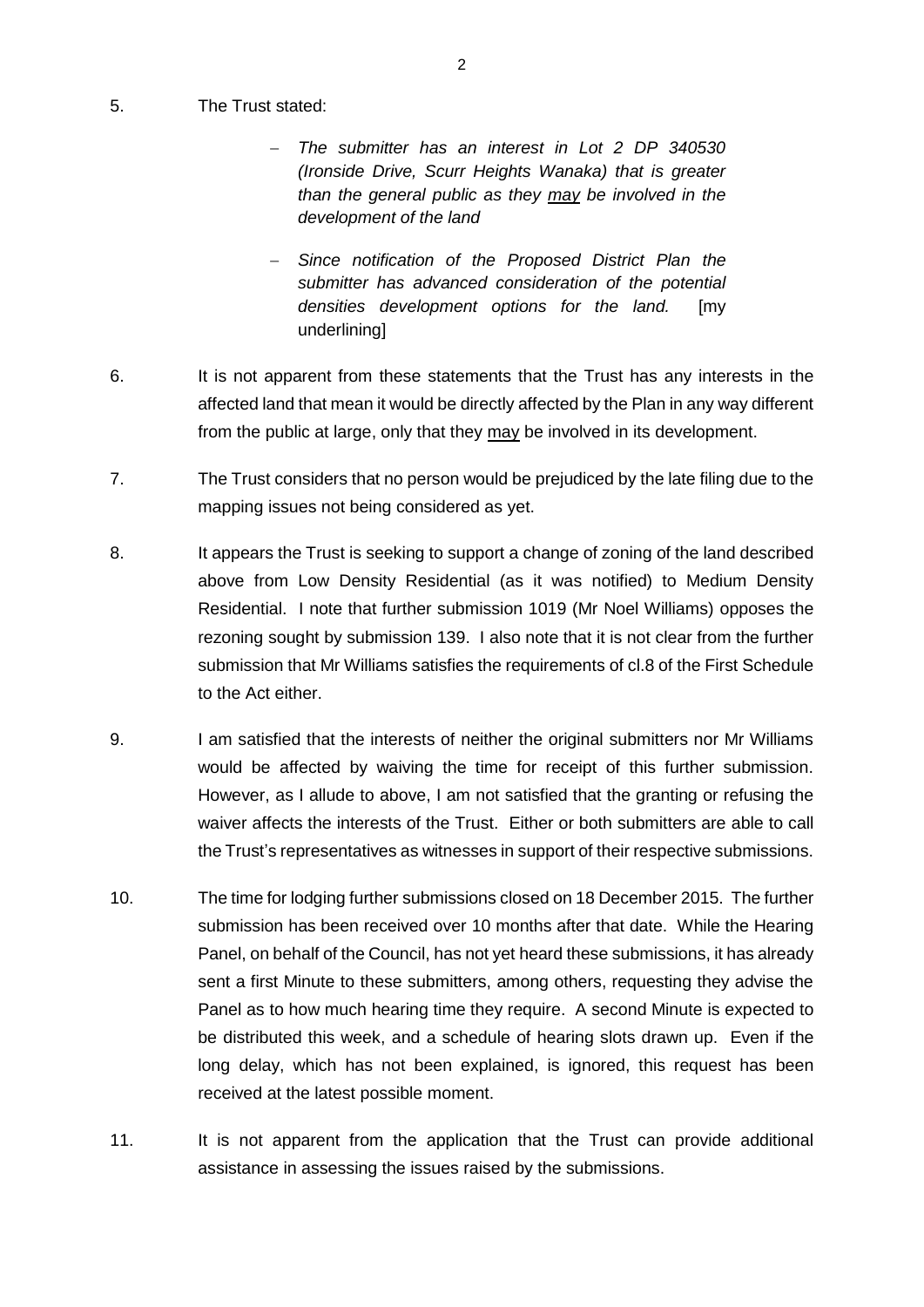12. I have doubts that the Trust satisfies the requirements for a further submitter as set out in the Act and I am not satisfied that adequate grounds have been made out to grant a waiver of time. Thus, for all the above reasons, I **refuse** to waive the time to lodge the further submission of Queenstown Lakes Community Trust supporting submissions 139 and 790.

Augent

Denis Nugent Hearing Panel Chair 31 October 2016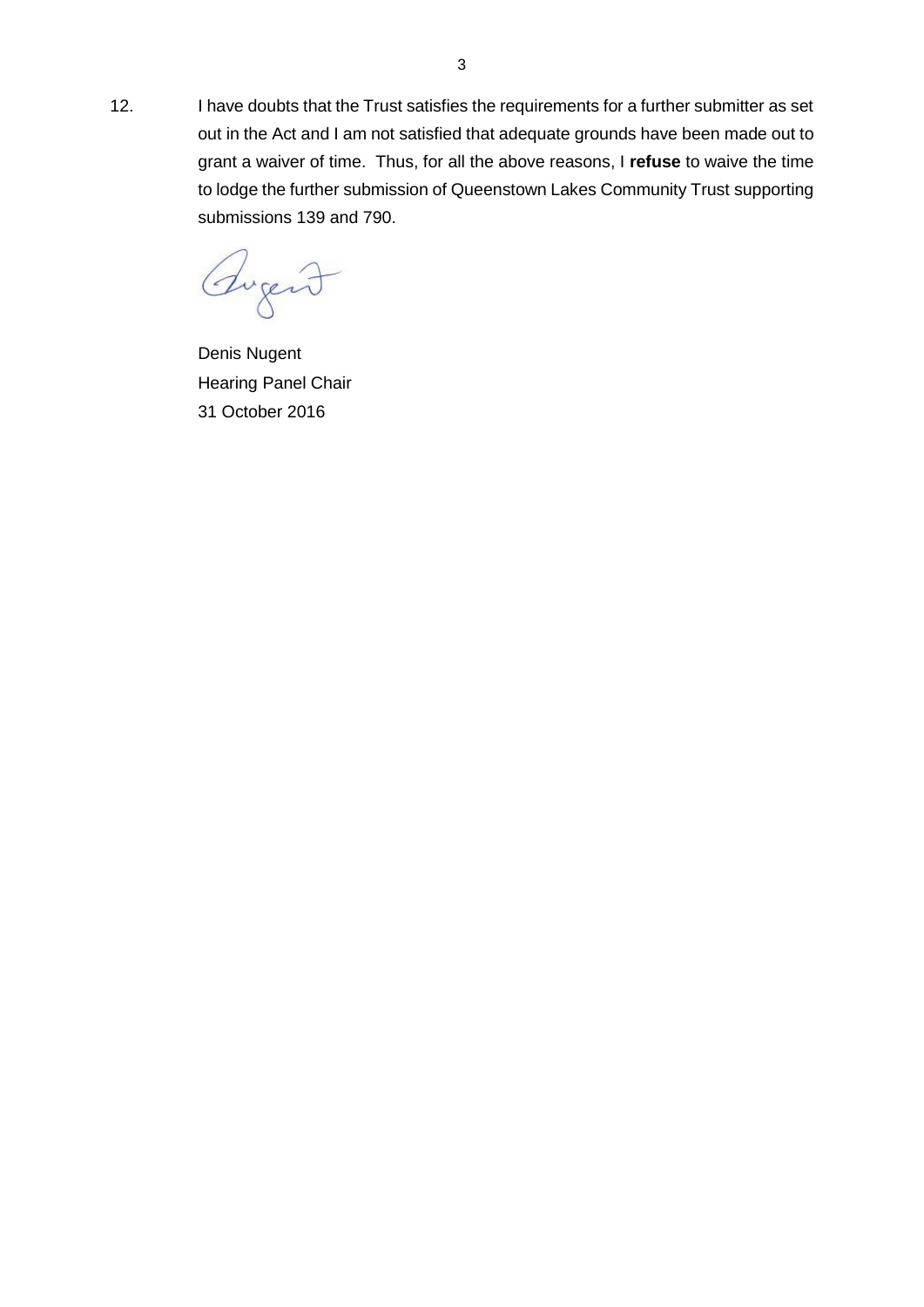## **FORM 6 FURTHER SUMBMISSION ON PROPOSED QUEENSTOWN LAKES DISTRICT PLAN**

### **Clause 8 of First Schedule, Resource Management Act 1991**

**To: To: The Council Council Council Council Council Council Council Council Council Council Council Council Council Council Council Council Council Council Council Council Council Council Council Council Council Counc** 

**Submitter Details:** 

Name of submitter: Queenstown Lakes Community Housing Trust

Address for Service:  $\qquad \qquad \qquad$  Queenstown Lakes Community Housing **Trust** 

PO Box 1748, Queenstown

### **1. This is a further submission on the Proposed Queenstown Lakes District Plan.**

**2. The following submissions are opposed:**

#### **3. The following submission are supported:**

- Submission No.139 Iain Weir
- Submission No.790 Queenstown Lakes District Council

### **4. The submitter has an interest in the proposal that is greater than the interest of the general public.**

The submitter's interest is greater than the interest of the general public because QLCHT was a submitter on the Proposed District Plan (No.88) and is directly affected by outcomes requested in submissions listed above.

### **5. The reasons for this submission are:**

It is noted this submission has been filed late the reasons for this are:

The submitter has as an interest in Lot 2 DP 340530 (Ironside Drive, Scurr Heights Wanaka) that is greater than the general public as they may be involved in the development of the land.